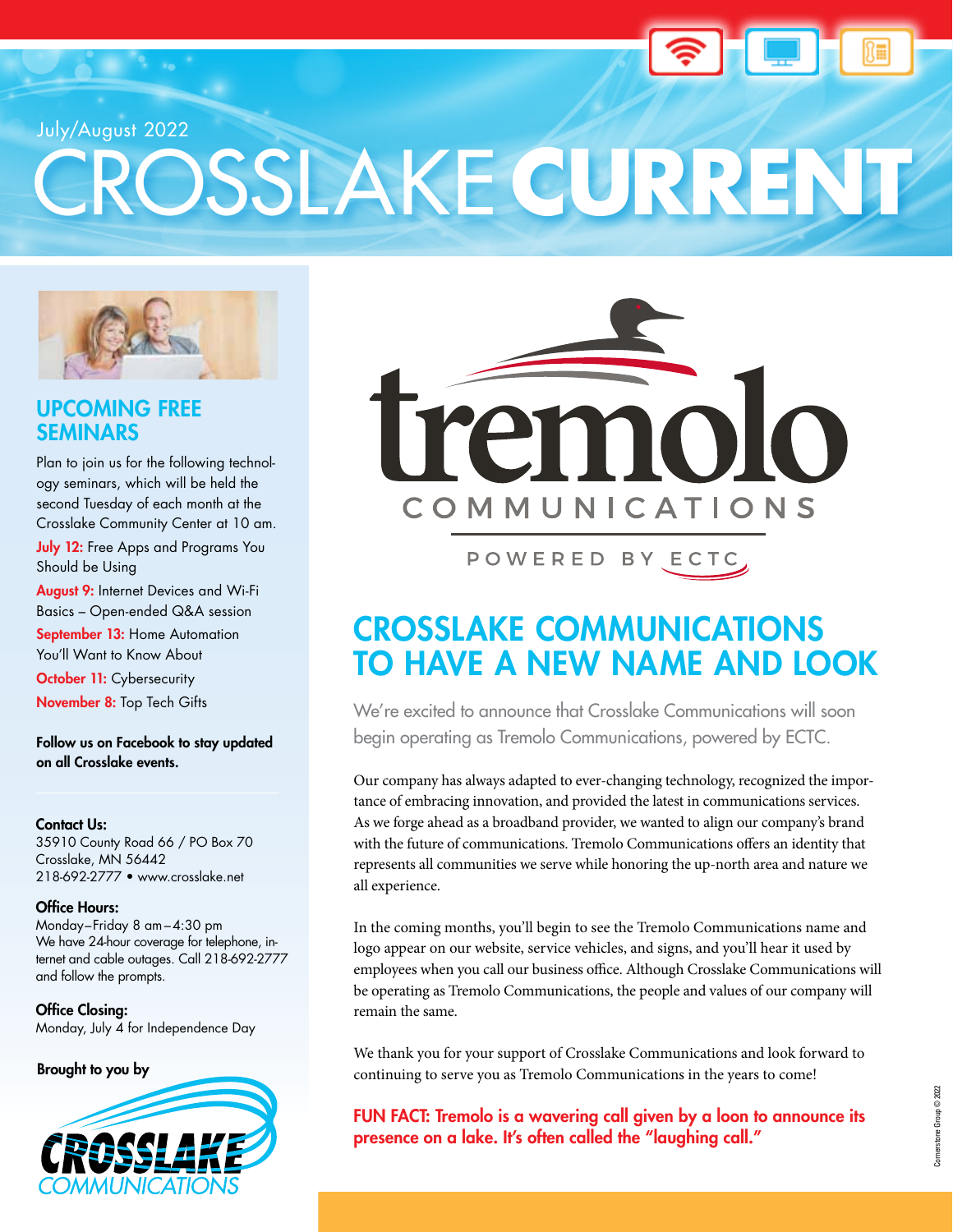# SAVE MONEY BY ROTATING YOUR STREAMING SERVICES

Do you feel like you're spending too much on streaming services? You're not alone. That's why there's a consumer trend called streaming service rotation.

As its name suggests, this involves signing up for one or two streaming services, watching all the content that you're interested in, then pausing those subscriptions and signing up for one or two other streaming services. By doing this, you can watch the original series and movies that are important to you without the high cost of paying for every service for every month. Remember, it's typically easy to sign up for, cancel, and restart a subscription, so there's no need to subscribe to any service for the entire year.

There are some downsides to streaming service rotation. Some streaming services take steps to prevent this by releasing original show episodes weekly rather than in season-long batches. In this case, you'll have to wait a few months for the season to finish before you can bingewatch it in a month. In the meantime, you may see spoilers online.





# BUSINESS SPOTLIGHT: GOLDEN EAGLE GOLF CLUB

Golden Eagle Golf Club is a spectacular 18-hole, championship golf course. It was designed to take into consideration the natural elevation changes and beauty of the Fifty Lakes area. The front 9 holes of Golden Eagle opened April 15, 2001, and the full 18 holes opened July 1, 2001. The golf course celebrated its 20th season last July.

Bruce McIntosh started to envision Golden Eagle back in 1983 when he visited and fell in love with the Crosslake area. McIntosh's goal, along with Mike Morley, was to design a championship golf course that wasn't affiliated with a major resort and was welcoming to all public players.

Golden Eagle's design and layout allows golfers to feel secluded in a Northwoods atmosphere. All skill levels can unplug and enjoy their round without the distractions of a busy highway or tight, home-lined fairways. The feeling of being alone from hole to hole is something you can't find on other golf courses in the area.

In 2021, Golden Eagle was the recipient of the Minnesota's Best Bronze award for the best golf course in Minnesota and was rated 4 stars by *Golf Digest* in 2004. Each season, Golden Eagle strives to make the experience more enjoyable for customers and team members alike. It takes pride in offering a fun and energetic atmosphere along with exceptional playing conditions. The past 20 seasons have been nothing short of amazing, and they hope to continue that for the next 20 years and beyond.

Golden Eagle recently upgraded its phone system and internet service with ECTC and couldn't be happier with the transition. The ECTC phone system has more advanced features than the old system did, and Golden Eagle is pleased with the new technology and what it has to offer. For example, the staff is now able to transfer voicemails and calls in the off-season, which has helped Golden Eagle stay in communication with its customers.

Visit www.golfgoldeneagle.com or call 218-763-4653 for more information on Golden Eagle Golf Club. To learn how ECTC and Crosslake Communications can support your business, call 218-763-3000.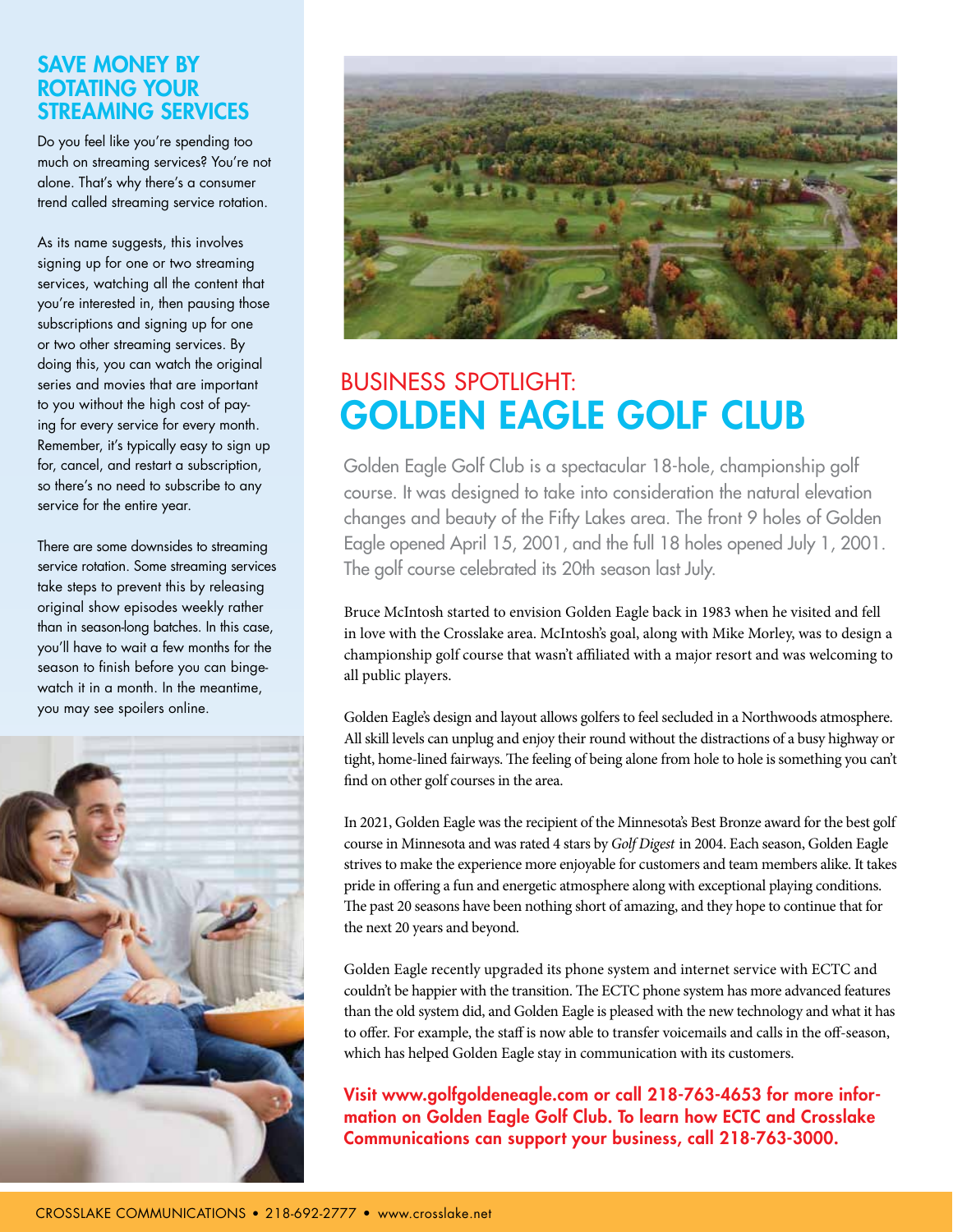# LET'S CELEBRATE INDEPENDENCE IN JULY

During National Independent Retailer Month, we're encouraged to shop locally and support small businesses (as opposed to big box retailers or chain stores). This annual July event also reminds us that when we do, more of our dollars stay here to help the local economy.

Think of it this way: We celebrate Independence Day on July 4th, and throughout the month, we celebrate independent retailers.



# JUMP IN FOR COOL WI-FI

By extending your home's Wi-Fi network to the outdoors, you can enjoy your devices while you soak up some rays, work in the garden, or entertain on the patio. You'll also have the internet connection you need for outdoor smart home gadgets.

Simply sign up for Ultimate Wi-Fi with a mesh unit, and we'll install a high-performance router and range extender that includes our Wi-Fi app, network security, and parental controls. You'll have the strongest Wi-Fi signals under the sun.\*

MAKE A SPLASH AND CALL 218-692-2777

*\*Certain restrictions apply. Call us for details.*

# EMPLOYEE SPOTLIGHT

Congratulations go to Lydia Orlando on her retirement from Crosslake Communications! Lydia decided to retire at the end of July. While we're sad to see her go, we celebrate Lydia for her 25 years of dedicated service as Customer Service Representative and Billing and Quality Assurance. We wish her all the best in her next phase of life.

We would also like to recognize Roberta Hite, Customer Service Representative, for her dedicated years of service. Roberta will celebrate her 20th anniversary on August 26.





*Lydia Orlando Roberta Hite*

# HAVE FUN ON YOUR SUMMER VACATION OR STAYCATION

However you plan to escape your everyday routine — whether by exploring somewhere faraway or being a tourist here at home — Crosslake Communications hopes your summer adventures create wonderful memories.

It's good for all of us to take a break and "recharge our batteries" with new experiences, especially when we can share them with people we care about. Let's make it a sunny summer!